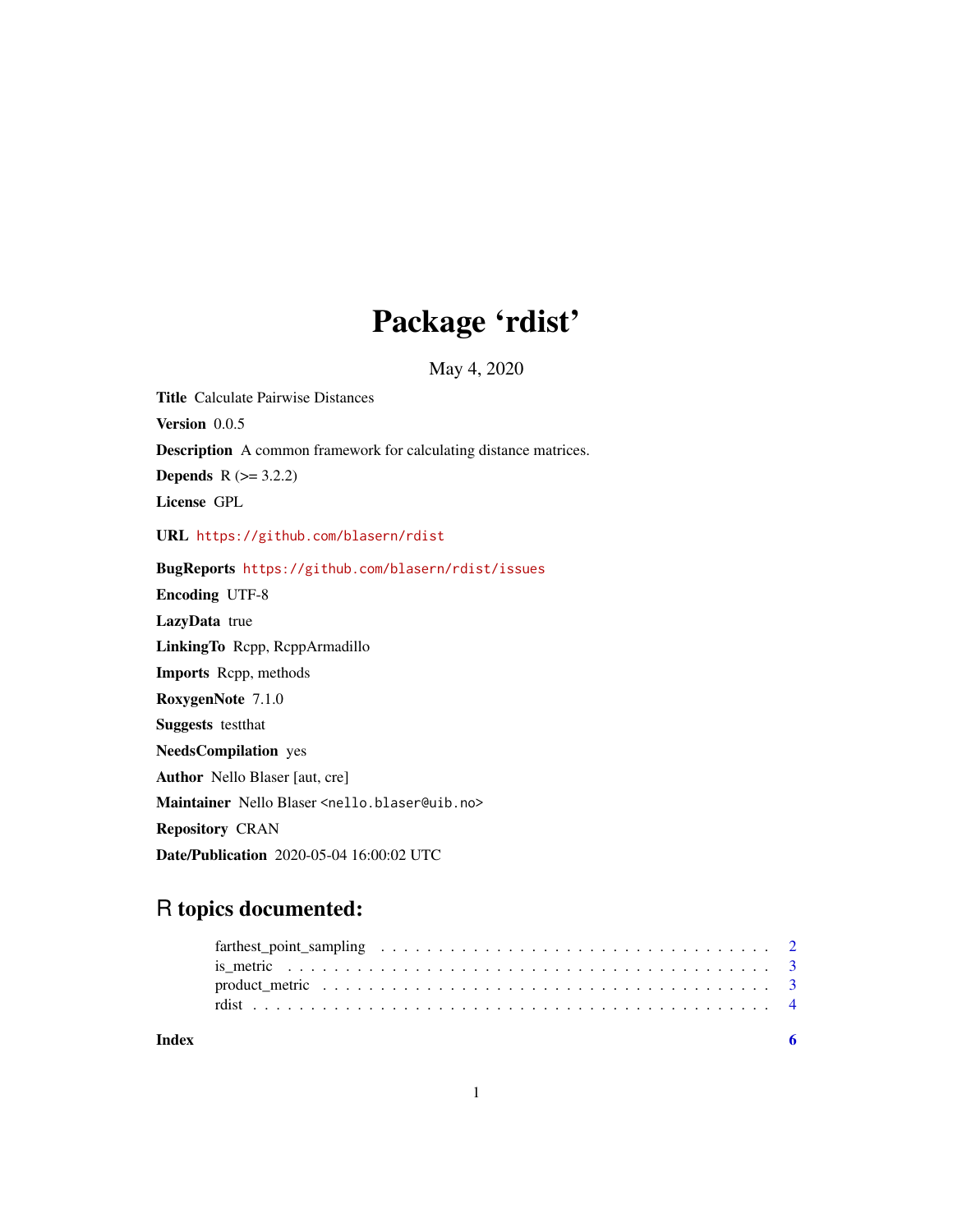```
farthest_point_sampling
```
*Farthest point sampling*

#### Description

Farthest point sampling returns a reordering of the metric space  $P = p_1, ..., p_k$ , such that each  $p_i$ is the farthest point from the first i-1 points.

#### Usage

```
farthest_point_sampling(
  mat,
 metric = "precomputed",
 k = nrow(mat),
  initial_point_index = 1L,
  return_clusters = FALSE
)
```
#### Arguments

| mat                 | Original distance matrix                                             |  |  |  |  |  |
|---------------------|----------------------------------------------------------------------|--|--|--|--|--|
| metric              | Distance metric to use (either "precomputed" or a metric from rdist) |  |  |  |  |  |
| k                   | Number of points to sample                                           |  |  |  |  |  |
| initial_point_index |                                                                      |  |  |  |  |  |
|                     | Index of $p1$                                                        |  |  |  |  |  |
| return_clusters     |                                                                      |  |  |  |  |  |
|                     | Should the indices of the closest farthest points be returned?       |  |  |  |  |  |

#### Examples

```
# generate data
df <- matrix(runif(200), ncol = 2)
dist_mat <- pdist(df)
# farthest point sampling
fps <- farthest_point_sampling(dist_mat)
fps2 <- farthest_point_sampling(df, metric = "euclidean")
all.equal(fps, fps2)
# have a look at the fps distance matrix
rdist(df[fps[1:5], ])
dist_mat[fps, fps][1:5, 1:5]
```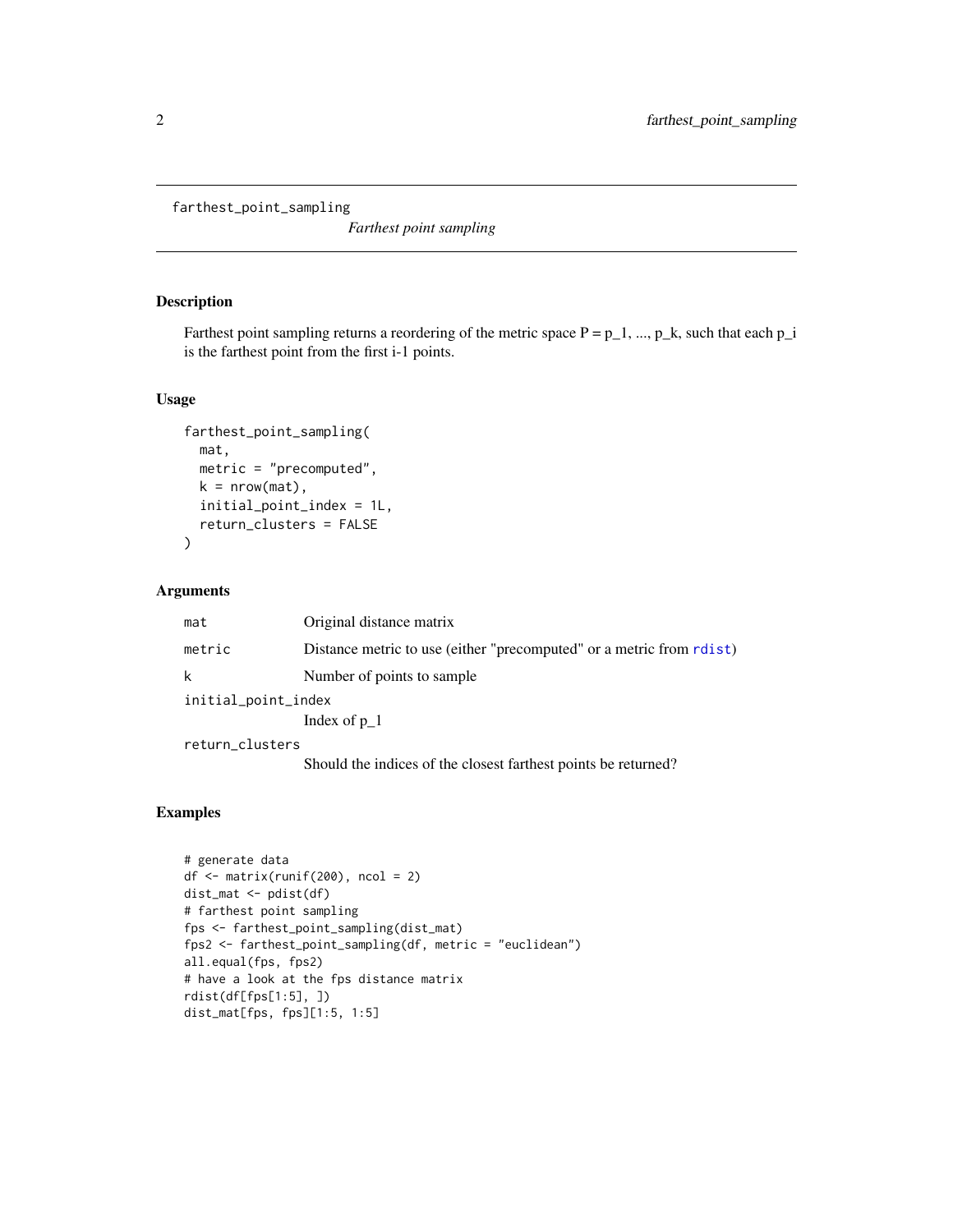<span id="page-2-0"></span>

#### Description

Does the distance matric come from a metric

#### Usage

```
is_distance_matrix(mat, tolerance = .Machine$double.eps^0.5)
triangle_inequality(mat, tolerance = .Machine$double.eps^0.5)
```
#### Arguments

| mat       | The matrix to evaluate                               |
|-----------|------------------------------------------------------|
| tolerance | Differences smaller than tolerance are not reported. |

#### Examples

```
data \leq matrix(rnorm(20), ncol = 2)
dm <- pdist(data)
is_distance_matrix(dm)
triangle_inequality(dm)
dm[1, 2] <- 1.1 * dm[1, 2]
is_distance_matrix(dm)
```
product\_metric *Product metric*

#### Description

Returns the p-product metric of two metric spaces. Works for output of 'rdist', 'pdist' or 'cdist'.

#### Usage

 $product_metric(..., p = 2)$ 

#### Arguments

| $\cdot\cdot\cdot$ | Distance matrices or dist objects   |
|-------------------|-------------------------------------|
| р                 | The power of the Minkowski distance |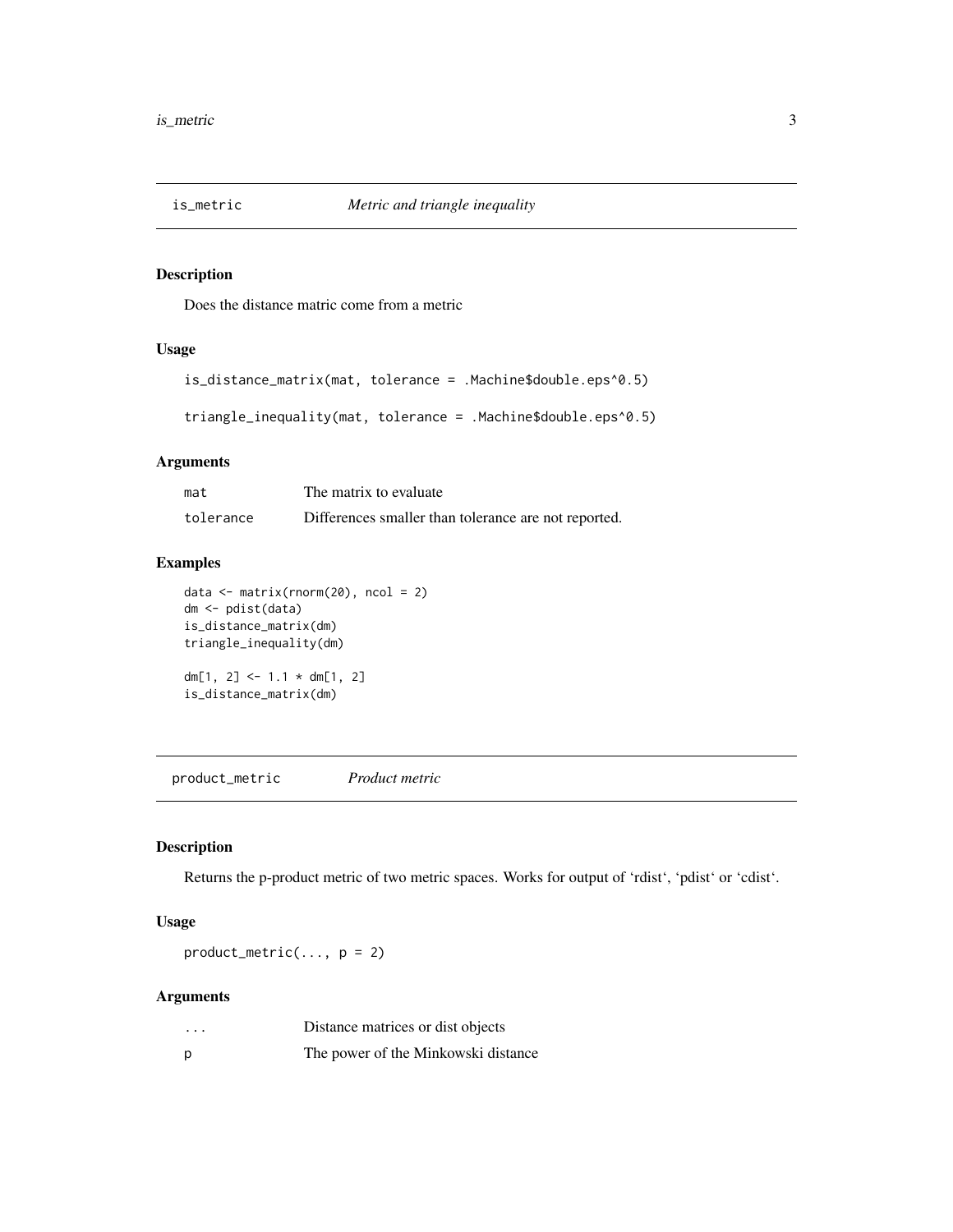#### 4 and 2008 and 2008 and 2008 and 2008 and 2008 and 2008 and 2008 and 2008 and 2008 and 2008 and 2008 and 2008 and 2008 and 2008 and 2008 and 2008 and 2008 and 2008 and 2008 and 2008 and 2008 and 2008 and 2008 and 2008 and

#### Examples

```
# generate data
df <- matrix(runif(200), ncol = 2)
# distance matrices
dist_mat <- pdist(df)
dist_1 <- pdist(df[, 1])
dist_2 <- pdist(df[, 2])
# product distance matrix
dist_prod <- product_metric(dist_1, dist_2)
# check equality
all.equal(dist_mat, dist_prod)
```
#### <span id="page-3-1"></span>rdist *rdist: an R package for distances*

#### Description

rdist provide a common framework to calculate distances. There are three main functions:

- rdist computes the pairwise distances between observations in one matrix and returns a dist object,
- pdist computes the pairwise distances between observations in one matrix and returns a matrix, and
- cdist computes the distances between observations in two matrices and returns a matrix.

In particular the cdist function is often missing in other distance functions. All calculations involving NA values will consistently return NA.

#### Usage

```
rdist(X, metric = "euclidean", p = 2L)
pdist(X, metric = "euclidean", p = 2)
cdist(X, Y, metric = "euclidean", p = 2)
```
#### Arguments

| X.Y    | A matrix                            |
|--------|-------------------------------------|
| metric | The distance metric to use          |
| p      | The power of the Minkowski distance |

<span id="page-3-0"></span>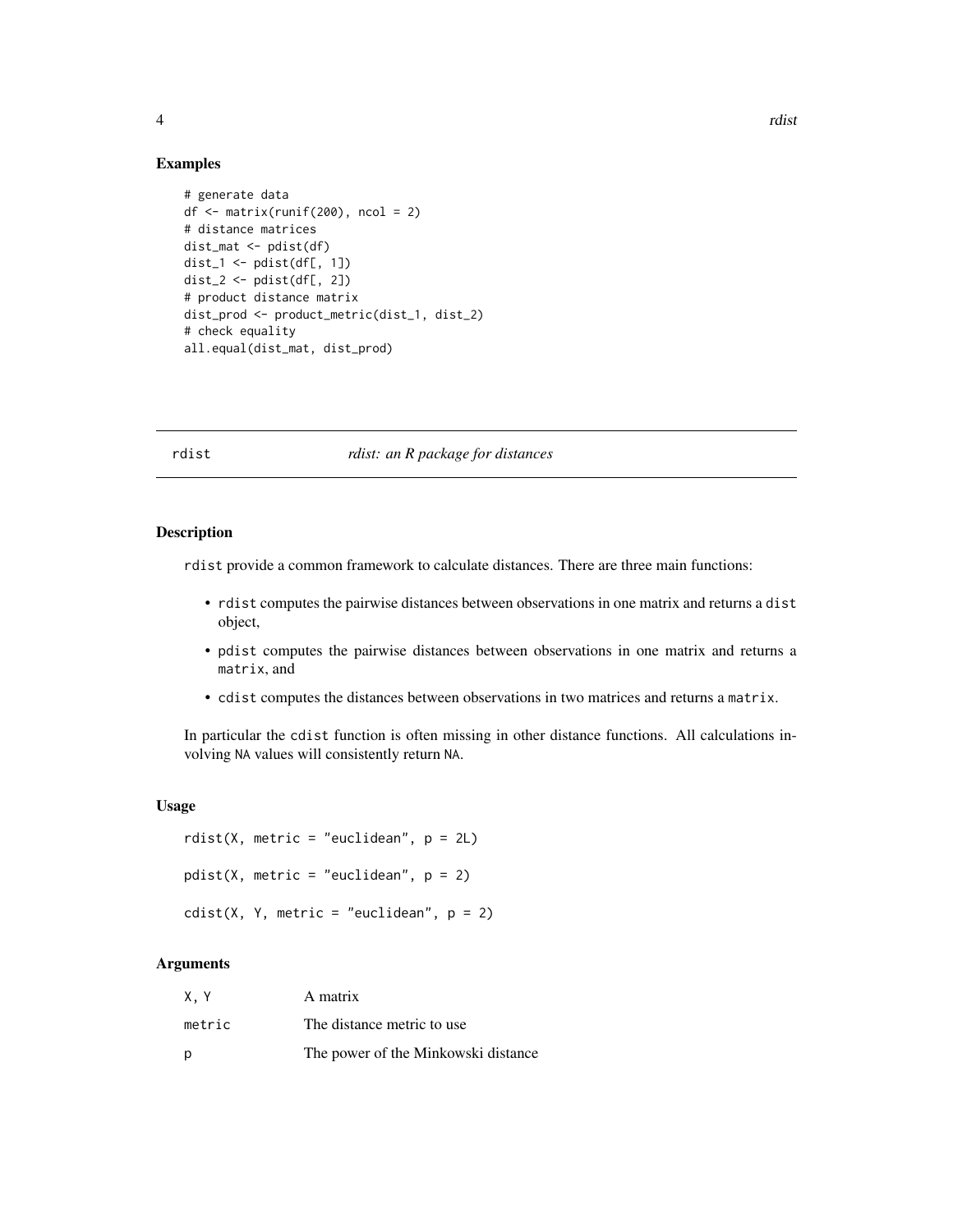rdist 5

#### Details

Available distance measures are (written for two vectors v and w):

- "euclidean":  $\sqrt{\sum_i (v_i w_i)^2}$
- "minkowski":  $(\sum_i |v_i-w_i|^p)^{1/p}$
- "manhattan":  $\sum_i (|v_i w_i|)$
- "maximum" or "chebyshev":  $\max_i(|v_i-w_i|)$
- "canberra":  $\sum_i (\frac{|v_i w_i|}{|v_i| + |w_i|})$  $\frac{|v_i-w_i|}{|v_i|+|w_i|})$
- "angular":  $\cos^{-1}(cor(v, w))$
- "correlation":  $\sqrt{\frac{1-cor(v,w)}{2}}$ 2
- "absolute\_correlation":  $\sqrt{1 |cor(v,w)|^2}$
- "hamming":  $(\sum_i v_i \neq w_i) / \sum_i 1$
- "jaccard":  $(\sum_i v_i \neq w_i) / \sum_i 1_{v_i \neq 0 \cup w_i \neq 0}$
- Any function that defines a distance between two vectors.